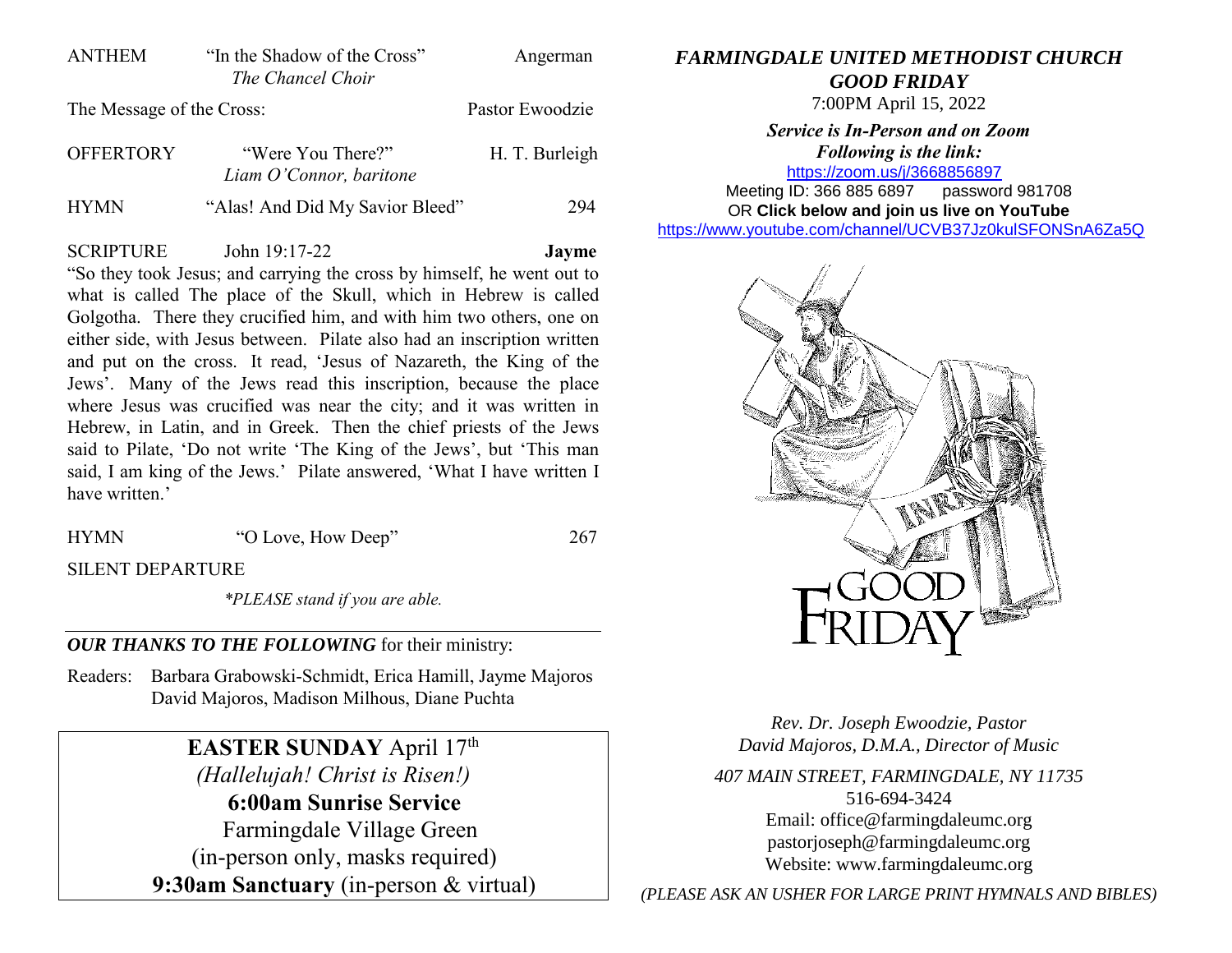| <b>PRELUDE</b>                                                                                                                               | "O the Lamb"                                                              | 300(3x)         |  |  |
|----------------------------------------------------------------------------------------------------------------------------------------------|---------------------------------------------------------------------------|-----------------|--|--|
| <b>GREETINGS</b>                                                                                                                             |                                                                           | Pastor Ewoodzie |  |  |
| <b>SCRIPTURE</b><br>Old Testament: Isaiah 53:3-4                                                                                             | <sup>3</sup> He was despised and rejected by mankind,                     |                 |  |  |
| a man of suffering, and familiar with pain.<br>Like one from whom people hide their faces<br>he was despised, and we held him in low esteem. |                                                                           |                 |  |  |
| <sup>4</sup> Surely he took up our pain<br>and bore our suffering,                                                                           | yet we considered him punished by God,<br>stricken by him, and afflicted. |                 |  |  |
| <b>OPENING HYMN</b>                                                                                                                          | "Lamb of God"                                                             | 2113            |  |  |
| Prayer ALL<br>Loving God, whose faithfulness sustained Jesus through<br>suffering and death, lead us through the story of Good Friday<br>TT  |                                                                           |                 |  |  |

**to face our own pain and alienation. Draw us to the foot of the cross, there to sense the power of love to change lives, beginning with our own. Amen.**

SCRIPTURE Luke 22:63-66 **Barbara**

<sup>63</sup>The men who were guarding Jesus began mocking and beating him. <sup>64</sup>They blindfolded him and demanded, "Prophesy! Who hit you?" "And they said many other insulting things to him. "At daybreak the council of the elders of the people, both the chief priests and the teachers of the law, met together, and Jesus was led before them.

HYMN "Go to Dark Gethsemane" 290

SCRIPTURE Mark 14:43-56 **Diane**

<sup>43</sup> Just as he was speaking, Judas, one of the Twelve, appeared. With him was a crowd armed with swords and clubs, sent from the chief priests, the teachers of the law, and the elders.

<sup>44</sup>Now the betrayer had arranged a signal with them: "The one I kiss is the man; arrest him and lead him away under guard."

<sup>45</sup>Going at once to Jesus, Judas said, "Rabbi!" and kissed him. 46The men seized Jesus and arrested him. 47Then one of those standing near drew his sword and struck the servant of the high priest, cutting off his ear. <sup>48</sup> "Am I leading a rebellion," said Jesus, "that you have come out with swords and clubs to capture me? <sup>49</sup>Every day I was with you, teaching in the temple courts, and you did not arrest me. But the Scriptures must be fulfilled." <sup>50</sup>Then everyone deserted him and fled. 51 A young man, wearing nothing but a linen garment, was following Jesus. When they seized him,  $\Phi$  he fled naked, leaving his garment behind. <sup>53</sup>They took Jesus to the high priest, and all the chief priests, the elders and the teachers of the law came together. <sup>54</sup>Peter followed him at a distance, right into the courtyard of the high priest. There he sat with the guards and warmed himself at the fire. 55The chief priests and the whole Sanhedrin were looking for evidence against Jesus so that they could put him to death, but they did not find any. 56Many testified falsely against him, but their statements did not agree.

| HYMN | "O Sacred Head, Now Wounded" | 286 |
|------|------------------------------|-----|
|      |                              |     |

SCRIPTURE Mark 14:60-61a **Madison**

"Then the high priest stood up before them and asked Jesus, "Are you not going to answer? What is this testimony that these men are bringing against you?" <sup>61</sup>But Jesus remained silent and gave no answer.

| <b>HYMN</b> | "O Love Divine, What Hast Thou Done" | 287 |
|-------------|--------------------------------------|-----|
|-------------|--------------------------------------|-----|

SCRIPTURE Mark 14:61b-65 **Erica** Again the high priest asked him, "Are you the Messiah, the Son of the Blessed One?" <sup>®</sup>"I am," said Jesus. "And you will see the Son of Man sitting at the right hand of the Mighty One and coming on the clouds of heaven." <sup>63</sup>The high priest tore his clothes. "Why do we need any more witnesses?" he asked.  $\alpha$ "You have heard the blasphemy. What do you think?" They all condemned him as